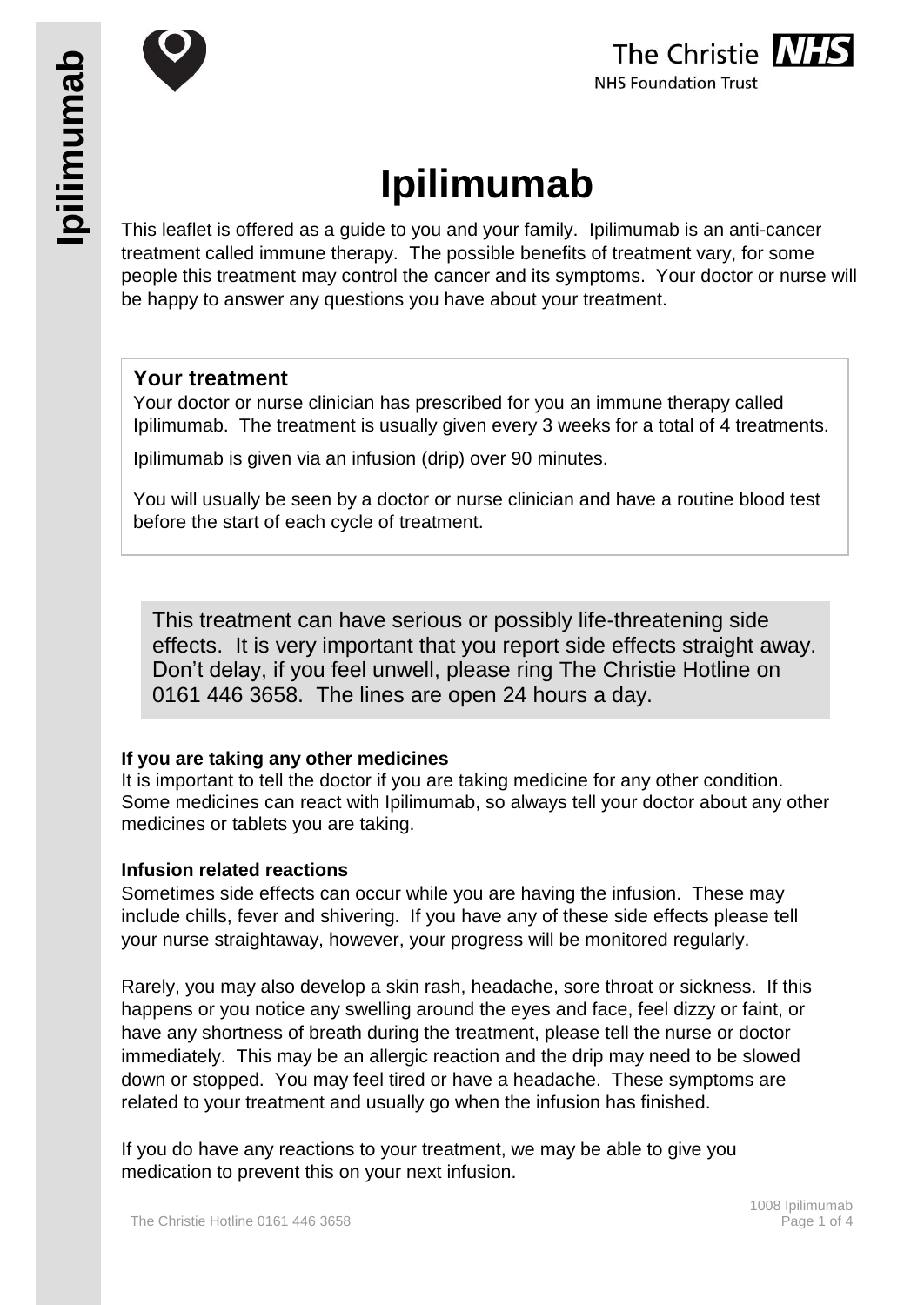# **Possible side effects**

The most common side effects to Ipilimumab are related to the way that the drug fights the cancer by boosting the immune system. They are generally different from the side effects which occur following chemotherapy. Some are more likely to occur than others. We are all different, so we may get different side effects with varying severity.

Most side effects are usually temporary, but in some rare cases they can be permanent and sometimes life-threatening. It is important to tell your hospital doctor or nurse about any side effects so they can be monitored and, where possible, treated.

## **Common side effects (more than 1 in 10)**

#### **Diarrhoea**

If diarrhoea occurs you should take loperamide. Take 2 tablets as soon as the first liquid stool occurs. Then take one capsule with each liquid stool up to a maximum of 8 in 24 hours. If you continue to have more than 3 liquid stools a day, if you are having diarrhoea at night or if the diarrhoea continues for more than 3 days contact The Christie Hotline number for advice. You should also contact the Hotline is you have any blood or mucous in your stools, or they become a darker colour.

If you develop any tenderness of pain in your abdomen ring The Christie Hotline.

### **Fatigue**

Ipilimumab may make you feel tired and lacking in energy. It can be frustrating when you feel unable to cope with routine tasks. If you do feel tired, take rest and get help with household chores. If necessary, take time off work. Gentle exercise such as walking can be beneficial.

#### **Skin rash**

This can vary from mild to severe. Contact The Christie Hotline or your medical team if the rash covers more than half of your body, it is very itchy or painful, you develop blisters, peeling skin or if you have sores in your mouth.

#### **Inflammation of the liver**

We will be checking your liver blood tests before each infusion but contact The Christie if you develop yellowing of the skin or eyes (jaundice), have very dark urine or pain on the right side of your stomach.

#### **Inflammation of the hormone producing glands**

Sometimes Ipilimumab may cause inflammation of these glands (especially the pituitary, adrenal and thyroid glands) which in turn can affect the way they work. Contact the hospital if you develop any of the following: headaches, blurred or double vision, profound tiredness, decreased sexual drive or you become irritable or forgetful.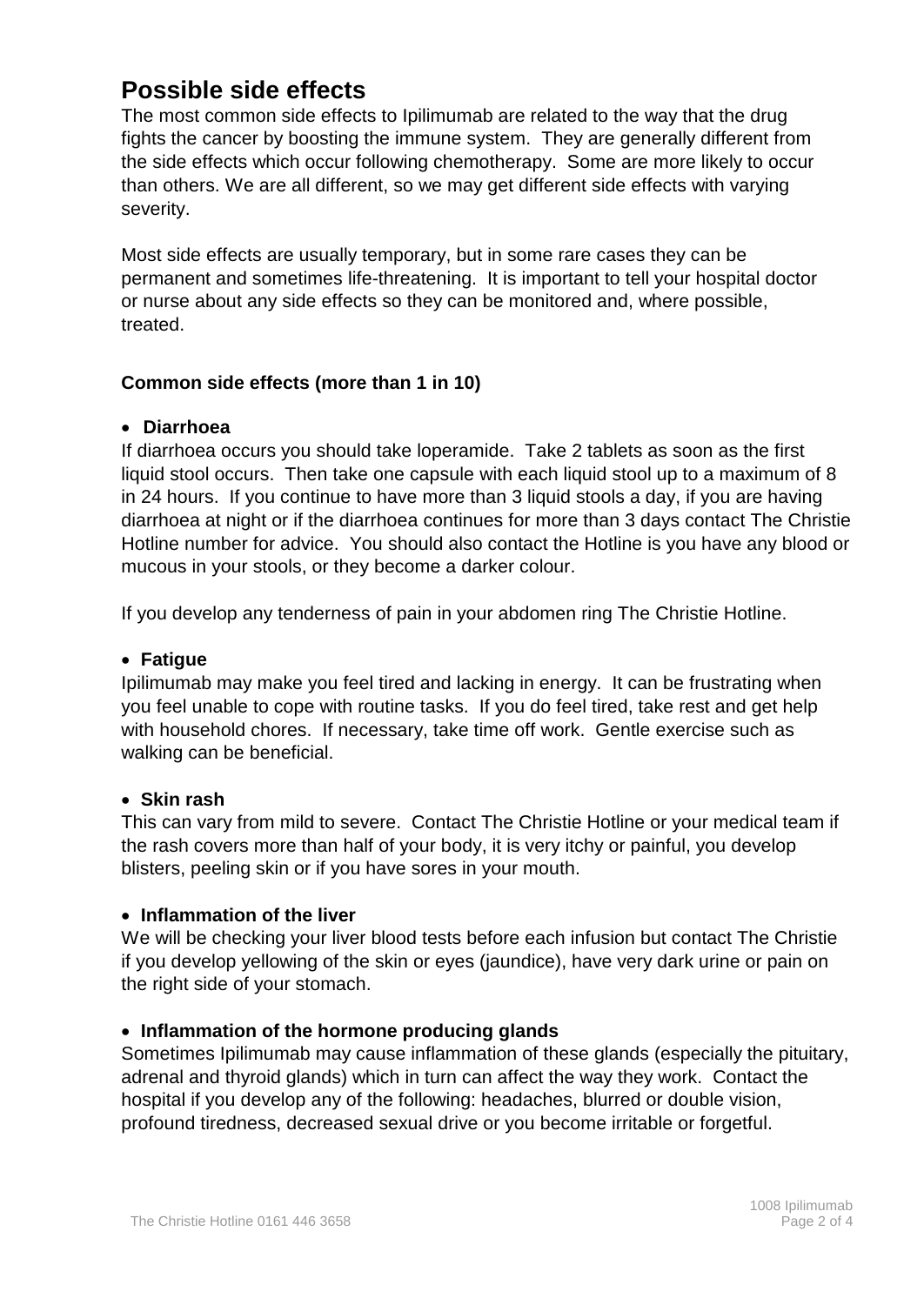#### **Inflammation of the nerves**

Contact the hospital if you develop muscle weakness, numbness or tingling in your hands or feet or any dizziness or loss of consciousness.

#### **Inflammation of the eyes**

Sometimes Ipilimumab can cause the eyes to become inflamed. Contact the hospital if you develop any redness or pain in your eye or you develop any problems with your vision.

#### **Rare side effects (less than 1 in 100)**

#### **Inflammation of the bowel leading to bowel perforation**

Rarely the bowel can become very inflamed and this can lead to a small hole developing in the wall of the bowel (perforation). You will be closely monitored for this but if you develop diarrhoea as described above, any abdominal pain or blood or mucous in the stools, contact The Christie Hotline immediately.

#### **Serious and potentially life threatening side effects**

In a small proportion of patients immunotherapy can result in very severe side effects which may rarely result in death. The team caring for you will discuss the risk of these side effects with you.

# **Sex, contraception & fertility**

**Protecting your partner and contraception:** We recommend that you or your partner use a condom during sexual intercourse while you are having the course of immunotherapy. Immunotherapy is dangerous to unborn babies and this will also protect you and your partner from any drugs that may be present in semen and in the vagina. If you suspect that you may be pregnant please tell your doctor immediately.

**Fertility:** This treatment may affect your ability to have children. Your doctor or nurse should have discussed this with you. If not, please ask them before you start treatment.

# **Late side effects**

Long term possible side effects of treatment with Ipilimumab are not yet known. Speak with your doctor is you wish to discuss this further.